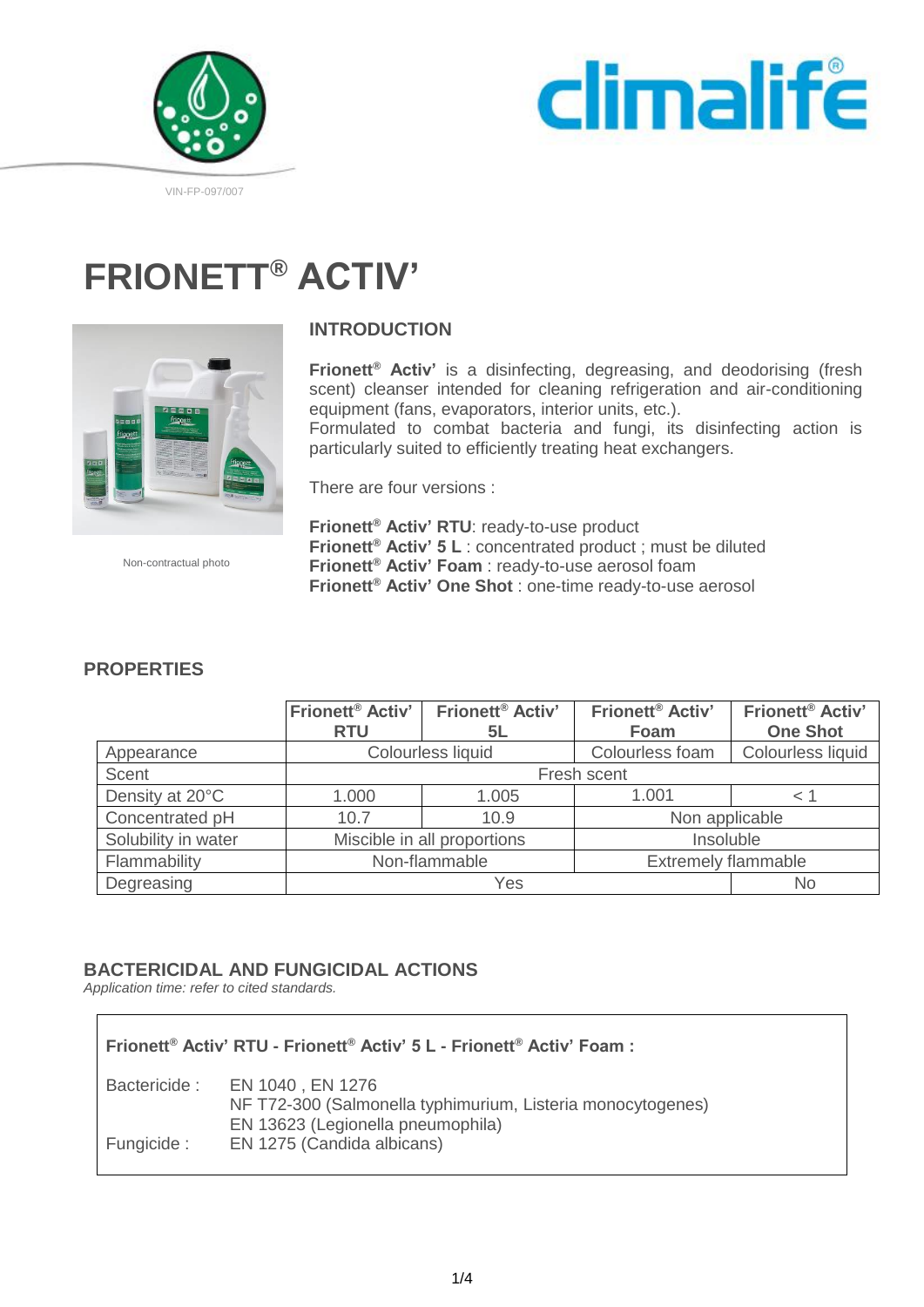



## **FRIONETT® ACTIV' RTU (REF.7381+7382)**



#### **USAGE**

**Frionett® Activ' RTU** is a ready-to-use disinfecting, deodorising and degreasing product.

Shake the container, then spray the product directly onto the surface to be treated, covering the entire surface. Rinse with water. Repeat as necessary.

#### **PRECAUTIONS FOR USE**

Use in a well-ventilated area. See the safety data sheet.

Non-contractual photo

750 ml Spray

## **FRIONETT® ACTIV' 5L (REF.7383+7384)**



Non-contractual photo

5 litre Container

#### **USAGE**

**Frionett® Activ' 5 L** is a disinfecting, deodorising and degreasing concentrate. Dilute it in water, in the ration of 1 part product to 4 parts water.

After diluting, apply the product directly onto the surface to be treated, then rinse with water. Repeat as necessary

#### **PRECAUTIONS FOR USE**

Use in a well – ventilated area. See the safety data sheet.

**Frionett® Activ' RTU** and **Frionett® Activ' 5 L** are in an aqueous solution. The facilities' no waterproof electrical parts must be protected or disconnected from all power sources.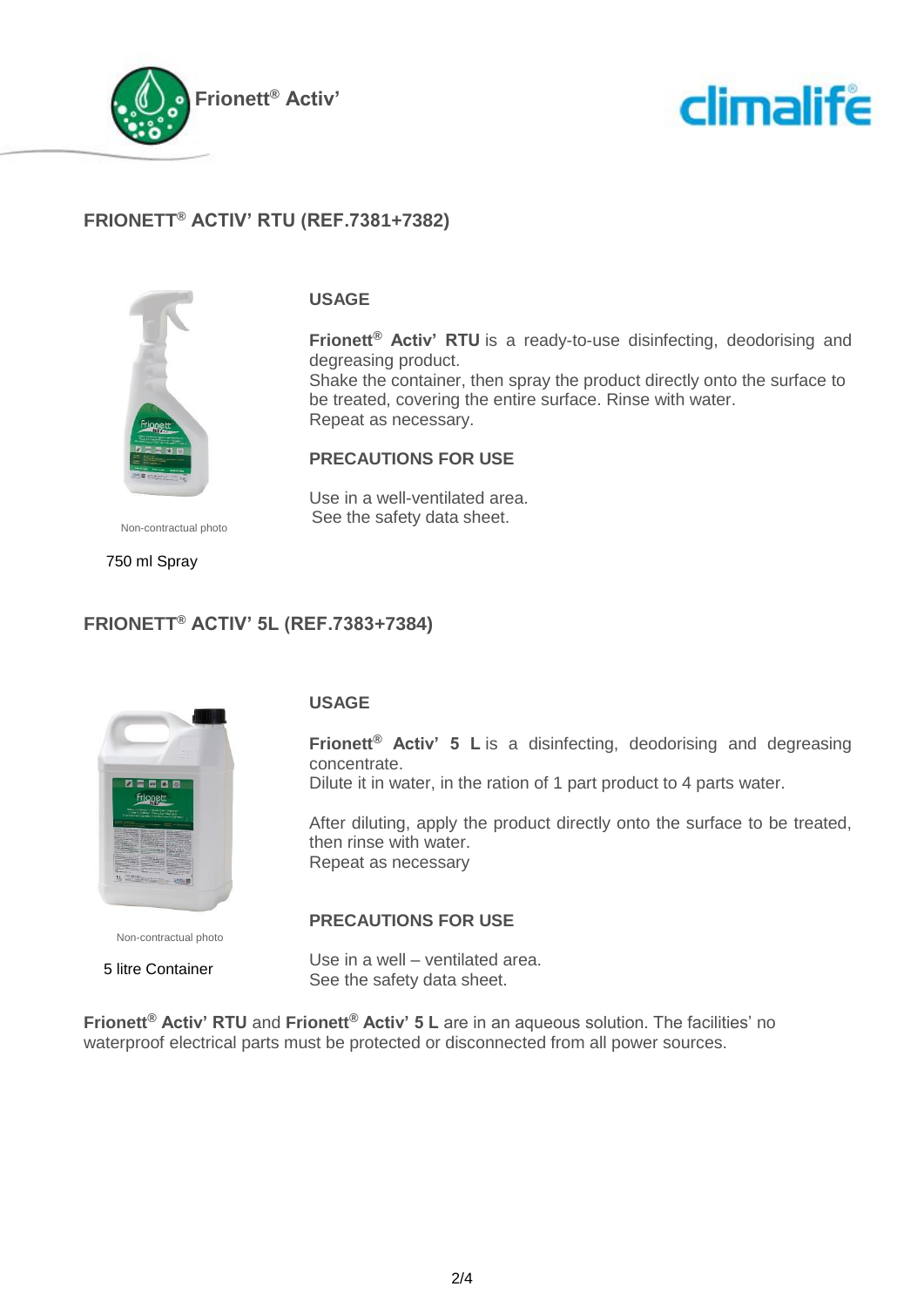



## **FRIONETT® ACTIV' FOAM (REF.7379+7380)**



Non-contractual photo

#### 500 ml Aerosol

#### **USAGE**

**Frionett® Activ' Foam** is a ready-to-use disinfecting, deodorising and degreasing active foam that adheres to the surface to be cleaned. Shake the aerosol then spray the product uniformly at 20 cm from the surface to be treated, covering the entire surface. Use upright with the valve on top.

Rinse with water if likely to come into contact with food. Repeat as necessary.

#### **PRECAUTIONS FOR USE**

In the event of cleanser-sensitive media, perform a prior compatibility test. Extremely flammable. Use in a well-ventilated area.

See the safety data sheet.